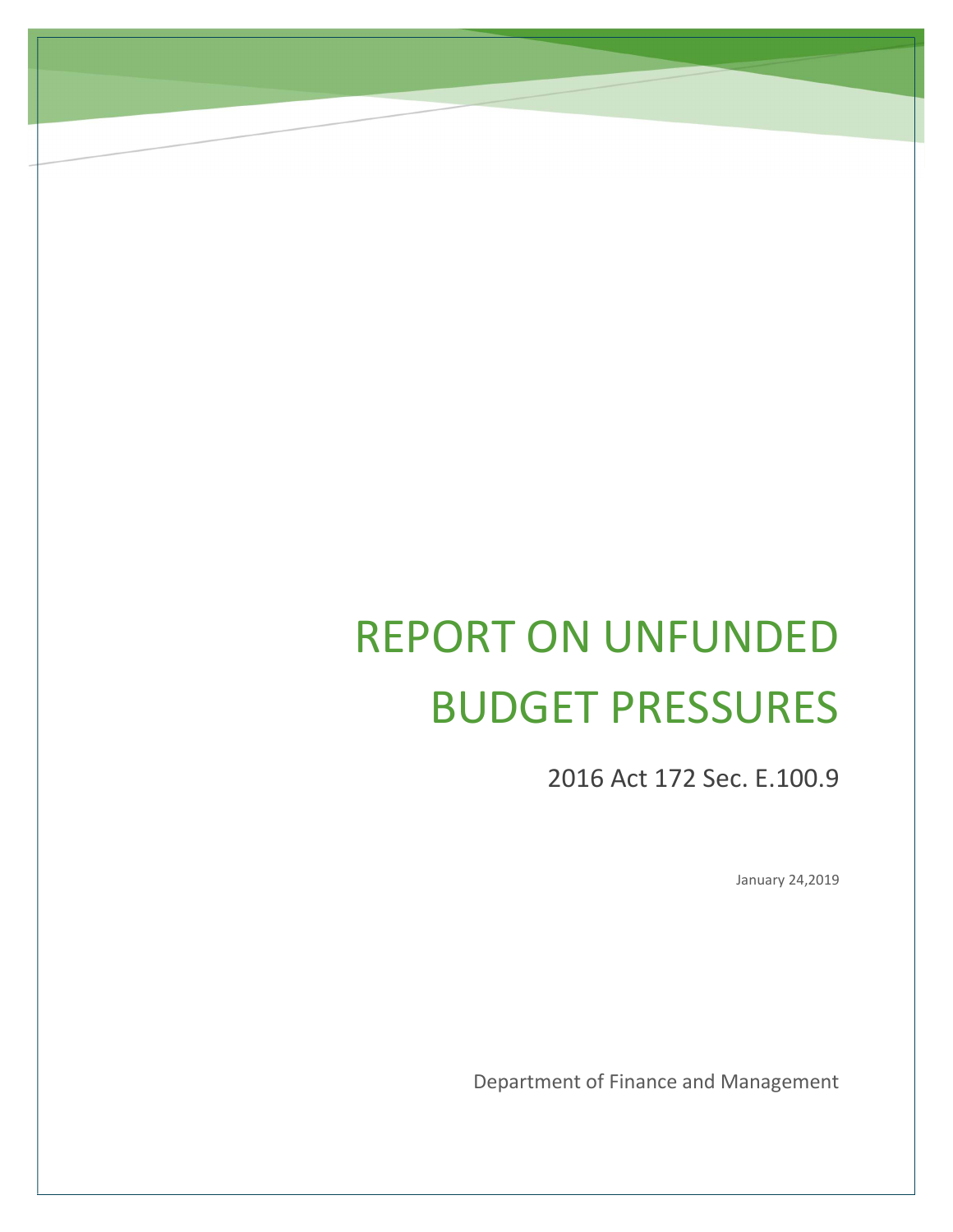# **CONTENTS**

| (1) Pension Liabilities for the Vermont State Employees' Retirement System (VSERS) and the Vermont State                                                                                                                         |
|----------------------------------------------------------------------------------------------------------------------------------------------------------------------------------------------------------------------------------|
| (2) Other postemployment benefit [OPEB] liabilities under current law and relevant Government Accounting                                                                                                                         |
|                                                                                                                                                                                                                                  |
| (3) child care fee scale funding requirements pursuant to 33 V.S.A. § 3512 to bring total year funding to current                                                                                                                |
|                                                                                                                                                                                                                                  |
| (4) Reach up funding full benefit obligations, including the standard of need for the current fiscal year, prior to<br>any rateable reductions made pursuant to 33 v.s.a. 1103(a) which ensure that the expenditures for the     |
|                                                                                                                                                                                                                                  |
| (5) Statutory Funding levels from the Property Transfer Tax to the current use administration special fund (32<br>V.S.A. § 9610(c)), the Vermont housing and conservation fund (10 V.S.A. § 312), and the municipal and regional |
|                                                                                                                                                                                                                                  |
|                                                                                                                                                                                                                                  |
|                                                                                                                                                                                                                                  |
| (7) projected fund liabilities of the funds identified in Note III.B. of the "Notes" section of the most recent<br>Comprehensive Annual Financial Report (CAFR), including workers' compensation fund, the state liability       |
|                                                                                                                                                                                                                                  |
| (8) a summary of other nonmajor enterprise funds and internal service funds where deficits exist in excess of<br>\$1,500,000 including: Vermont life magazine; the copy center fund; the postage fund; the facilities operations |
|                                                                                                                                                                                                                                  |
|                                                                                                                                                                                                                                  |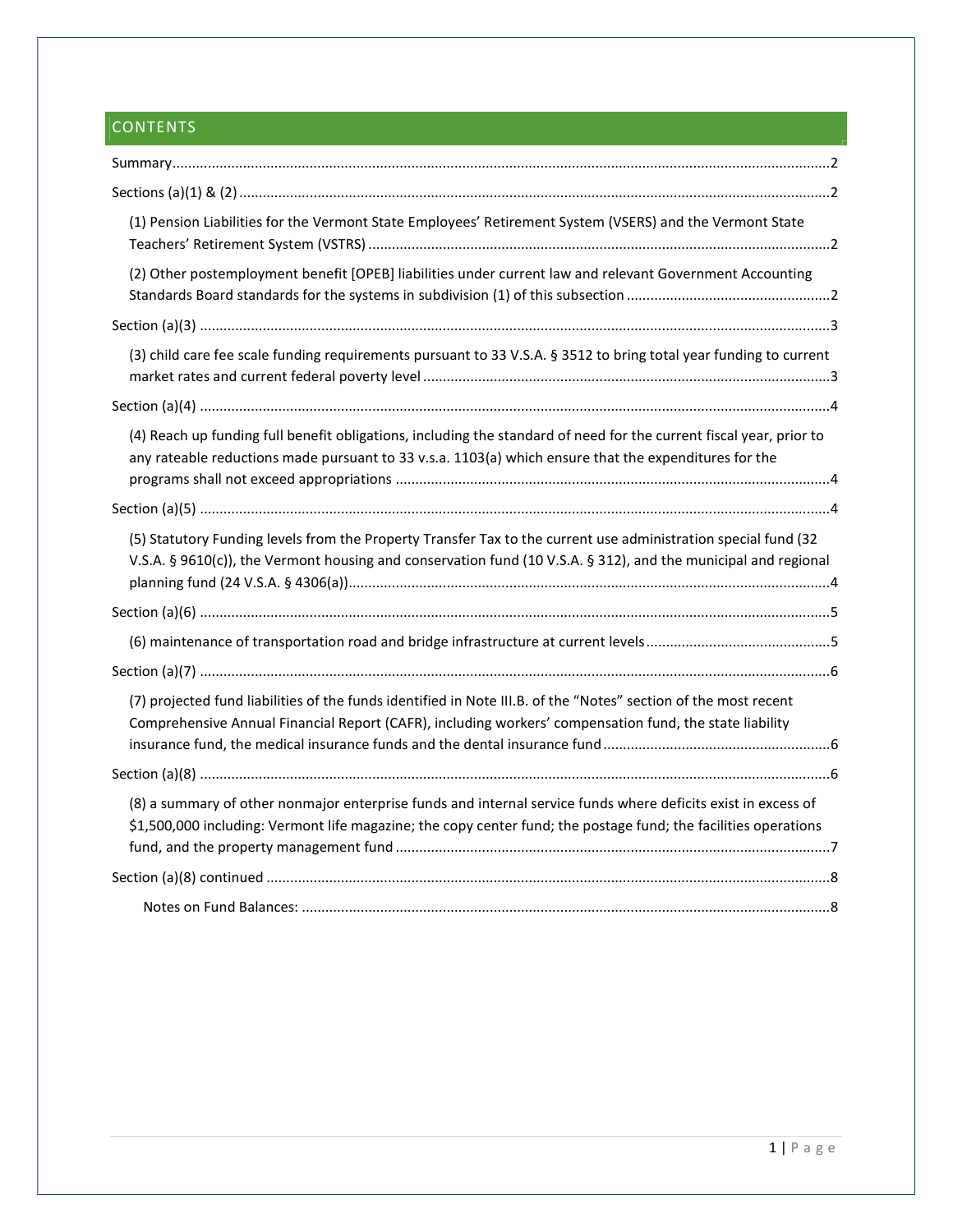## SUMMARY

Act 172 of 2016, Sec. E.100.9, as amended by Act 11 of 2018 Special Session, Sec.E323(a), requires the Administration to prepare a report on the current service obligations of several state liabilities. This report provides a summary of the projected liabilities at the beginning of FY 2020.

# SECTIONS (a)(1) & (2)

(1) PENSION LIABILITIES FOR THE VERMONT STATE EMPLOYEES' RETIREMENT SYSTEM (VSERS) AND THE VERMONT STATE TEACHERS' RETIREMENT SYSTEM (VSTRS)

(2) OTHER POSTEMPLOYMENT BENEFIT [OPEB] LIABILITIES UNDER CURRENT LAW AND RELEVANT GOVERNMENT ACCOUNTING STANDARDS BOARD STANDARDS FOR THE SYSTEMS IN SUBDIVISION (1) OF THIS SUBSECTION

| <b>VSERS</b>       |                                                                                                                                                                                                                                                                                                                                                                                 |
|--------------------|---------------------------------------------------------------------------------------------------------------------------------------------------------------------------------------------------------------------------------------------------------------------------------------------------------------------------------------------------------------------------------|
| Pension            | 779,804,010                                                                                                                                                                                                                                                                                                                                                                     |
| <b>OPEB</b>        | 1,609,886,712                                                                                                                                                                                                                                                                                                                                                                   |
| <b>VSTRS</b>       |                                                                                                                                                                                                                                                                                                                                                                                 |
| Pension            | 1,513,433,335                                                                                                                                                                                                                                                                                                                                                                   |
| <b>OPEB</b>        | 973,370,355                                                                                                                                                                                                                                                                                                                                                                     |
| (\$1,218,504,402). | Note: All amounts reflect the Unfunded Actuarial Liability as of 6/30/2018. For consistency, all<br>values were derived from Segal's Actuarily Determined Contribution report. Values may differ<br>from Segal's GASB report due to differences in actuarial assumptions. For example, VSERS<br>OPEB unfunded liability is higher than the value reported in the GASB 74 report |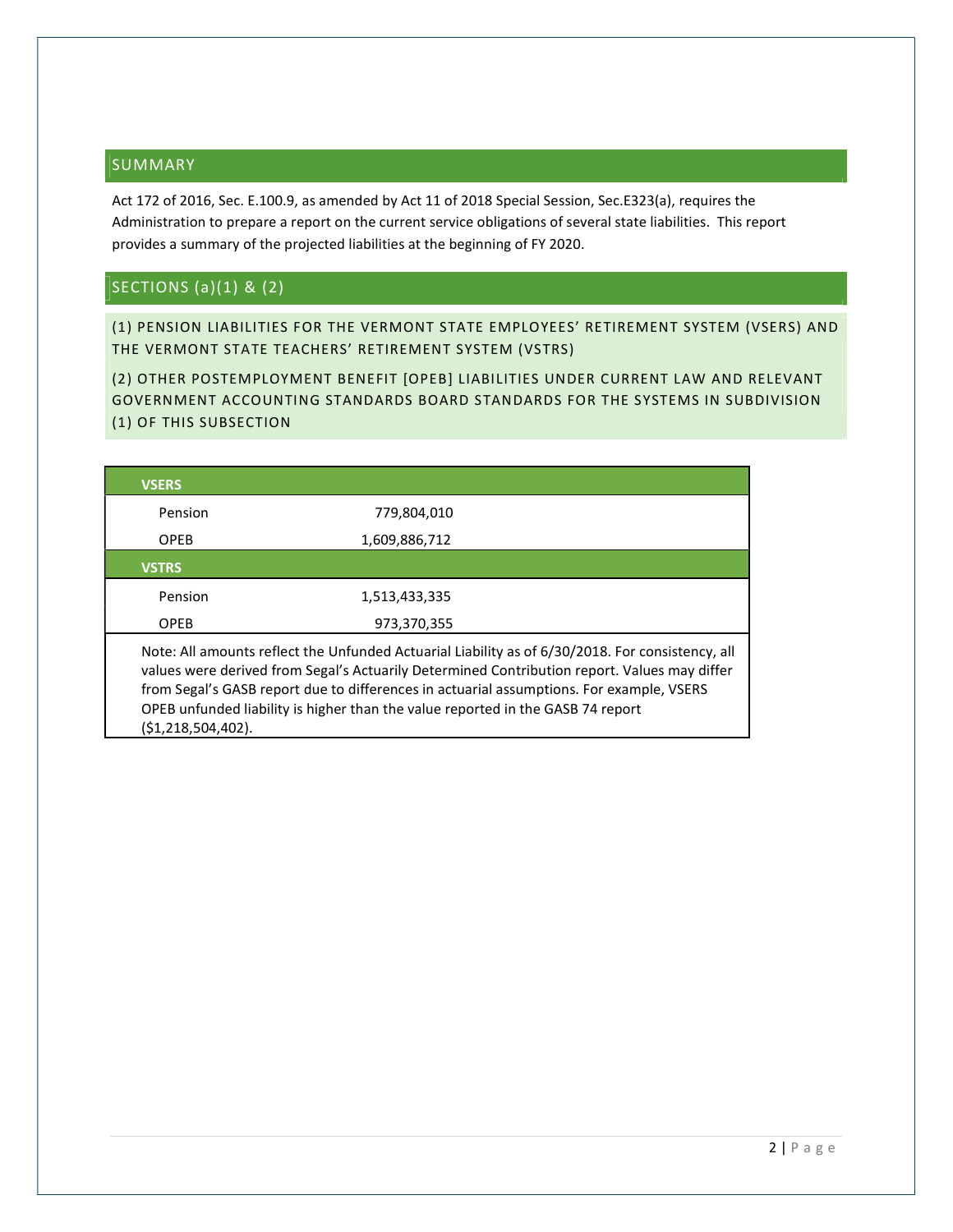# SECTION (a)(3)

## (3) CHILD CARE FEE SCALE FUNDING REQUIREMENTS PURSUANT TO 33 V.S.A. § 3512 TO BRING TOTAL YEAR FUNDING TO CURRENT MARKET RATES AND CURRENT FEDERAL POVERTY LEVEL

| <b>Child Care Fee Scale Funding</b>  |            |           |
|--------------------------------------|------------|-----------|
| <b>Market Rate</b>                   | Additional | Total     |
| to 2010 Market Rate                  | 350,000    | 350,000   |
| to 2012 Market Rate                  | 400,000    | 750,000   |
| to 2014 Market Rate                  | 695,521    | 1,445,521 |
| to 2015 Market Rate                  | 1,070,500  | 2,516,021 |
| to 2017 Market Rate                  | 3,733,820  | 6,249,841 |
| <b>Current Federal Poverty Level</b> |            |           |
| to FY 2019 FPL                       |            | 375,000   |

- FPL
- o The current CCFAP income standard is based on the 2018 FPL.
- Market Rate History
	- o In January 2010, CCFAP rates were established based on a 2008 Market Rate Survey (MRS)
	- o In 2013 the legislature increased all rates by 3%.
	- o In 2016 funding was added and used to increase infant rates to reflect the estimated 2009 rates; if a provider's rate met or exceeded the 2010 MRS after the 2013 increase, they were given a 3% increase.
	- o For fiscal year 2018, pursuant to 2017 Acts and Resolves, No. 85, Section E.318(a)(1), approximately \$300K of funding was added and used to bring the FPL basis up to the 2017 level
	- o The most recent MRS was completed in 2017.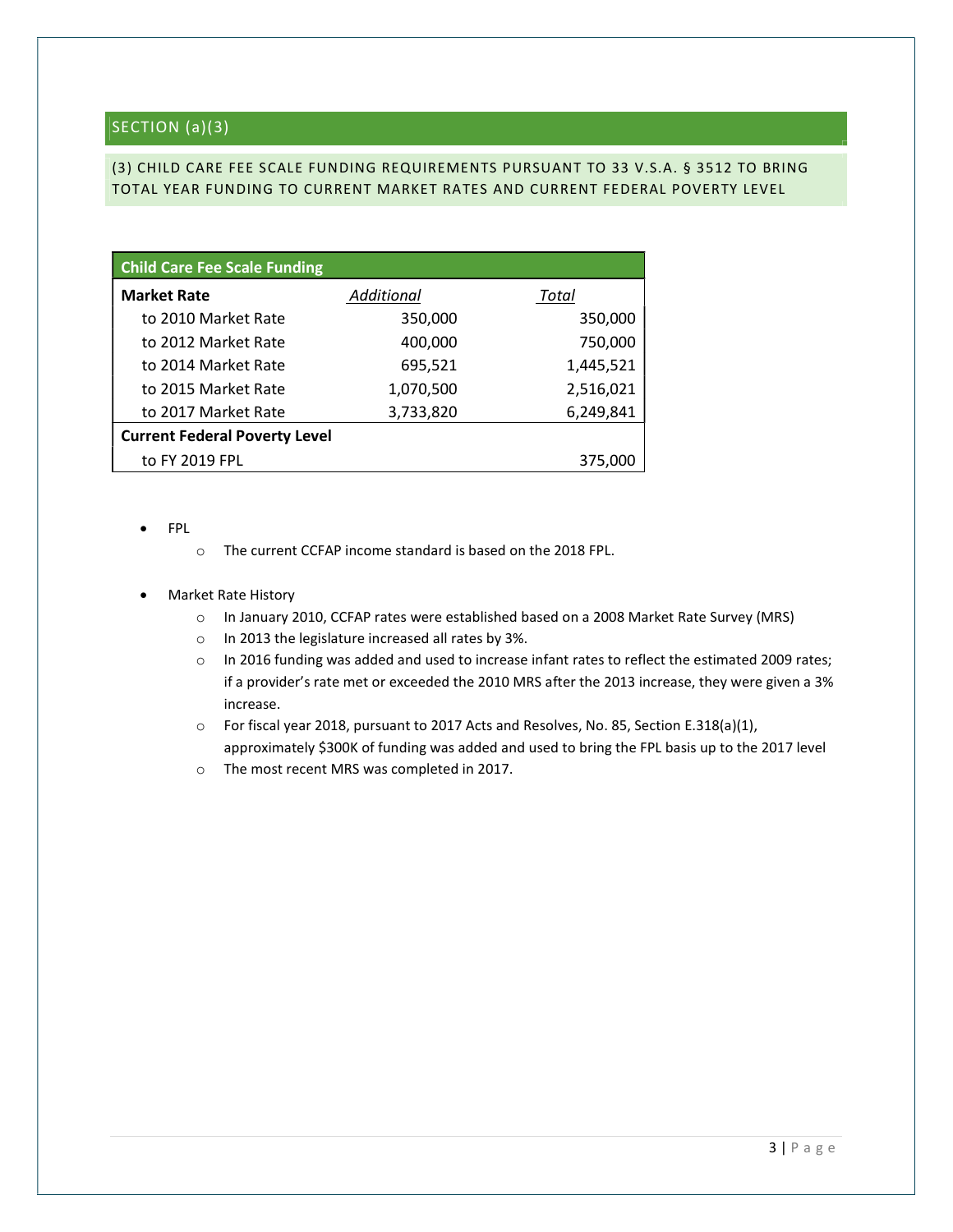# SECTION (a)(4)

(4) REACH UP FUNDING FULL BENEFIT OBLIGATIONS, INCLUDING THE STANDARD OF NEED FOR THE CURRENT FISCAL YEAR, PRIOR TO ANY RATEABLE REDUCTIONS MADE PURSUANT TO 33 V.S.A. 1103(a) WHICH ENSURE THAT THE EXPENDITURES FOR THE PROGRAMS SHALL NOT EXCEED APPROPRIATIONS

|  | Reach up (\$ Millions) |
|--|------------------------|
|--|------------------------|

| Obligation prior to Rateable Reduction                                    | 52.1 |
|---------------------------------------------------------------------------|------|
| Base appropriation                                                        | 20.7 |
| Amount for full funding                                                   | 31.4 |
| *Based on current Reach Up caseload and the consumer price index for 2019 |      |

# SECTION (a)(5)

(5) STATUTORY FUNDING LEVELS FROM THE PROPERTY TRANSFER TAX TO THE CURRENT USE ADMINISTRATION SPECIAL FUND (32 V.S.A. § 9610(c)), THE VERMONT HOUSING AND CONSERVATION FUND (10 V.S.A. § 312), AND THE MUNICIPAL AND REGIONAL PLANNING FUND (24 V.S.A. § 4306(a))

| <b>Fiscal Year 2020 Property Tax Transfer (PTT) Allocation</b> |            |
|----------------------------------------------------------------|------------|
| PTT Revenue - 1/22/2019 Emergency Board Adopted Forecast       | 47,100,000 |
| 32 V.S.A. § 9610 (c)                                           |            |
| 2% to Current Use Administration Special Fund                  | 942,000    |
| 32 V.S.A. § 9610 (d)                                           |            |
| \$2,500,000 to Vermont Housing Finance Agency                  | 2,500,000  |
| Remainder for allocation                                       | 43,658,000 |
| 10 V.S.A. § 312                                                |            |
| 50% to the Vermont Housing & Conservation Board (VHCB)         | 21,829,000 |
| 32 V.S.A. § 435 (b)(10)                                        |            |
| 33% to the General Fund                                        | 14,407,140 |
| 24 V.S.A. § 4306 (a)                                           |            |
| 17% to the Municipal & Regional Planning Fund                  | 7,421,860  |
| 70% to Regional Planning Commission                            | 5,195,302  |
| 20% to Municipal Planning Commission                           | 1,484,372  |
| 10% to Geographic Information Services                         | 742,186    |
| <b>**Based on current law</b>                                  |            |

4 | P a g e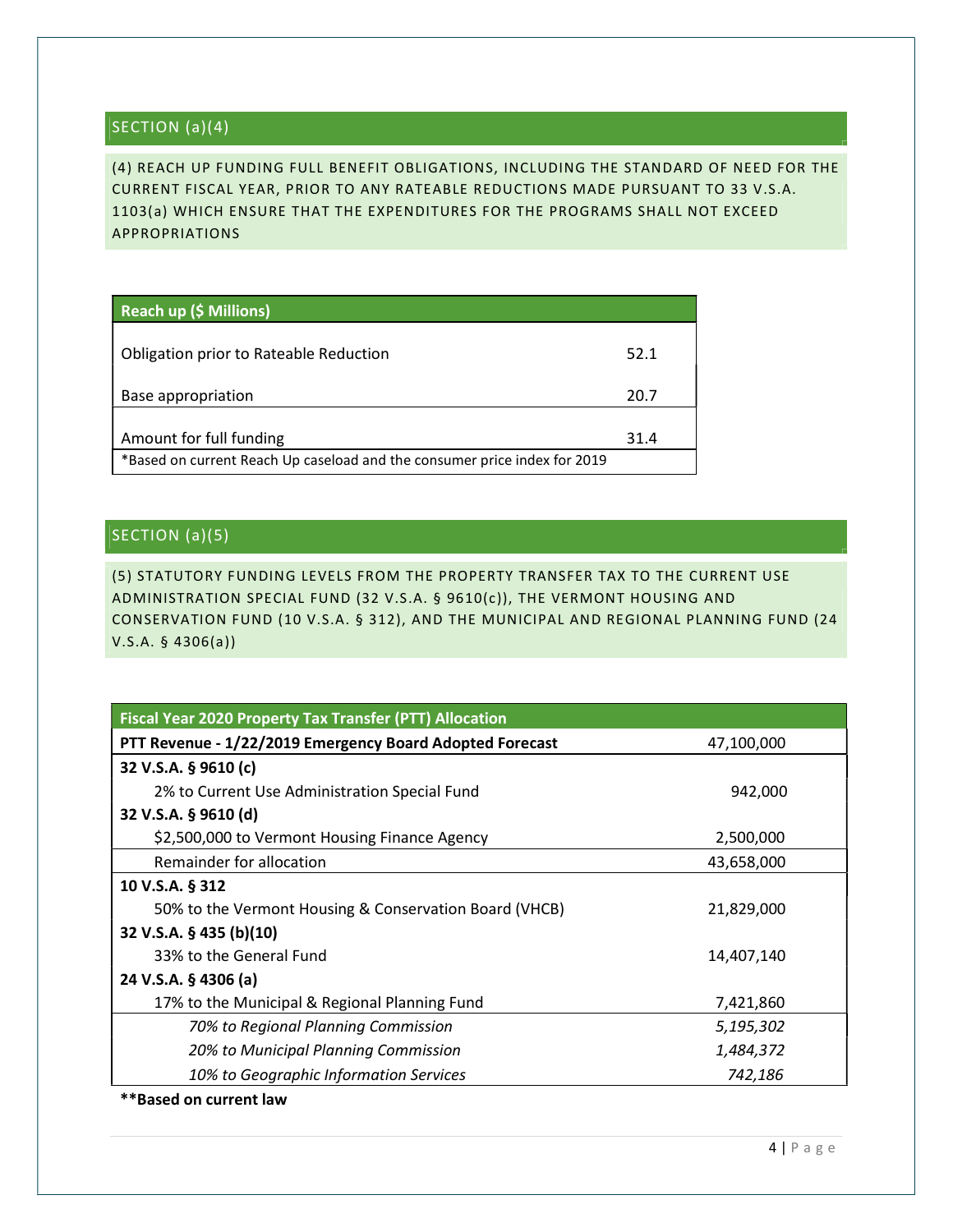# SECTION (a)(6)

## (6) MAINTENANCE OF TRANSPORTATION ROAD AND BRIDGE INFRASTRUCTURE AT CURRENT LEVELS

| <b>Transportation Infrastructure (\$ Millions)</b> |     |
|----------------------------------------------------|-----|
| Annual Need                                        | 849 |
| Available Funds                                    | 582 |
| Net Unfunded                                       | 267 |

Note: Amounts reflect the cost of maintaining total transportation infrastructure, not just road and bridge repair.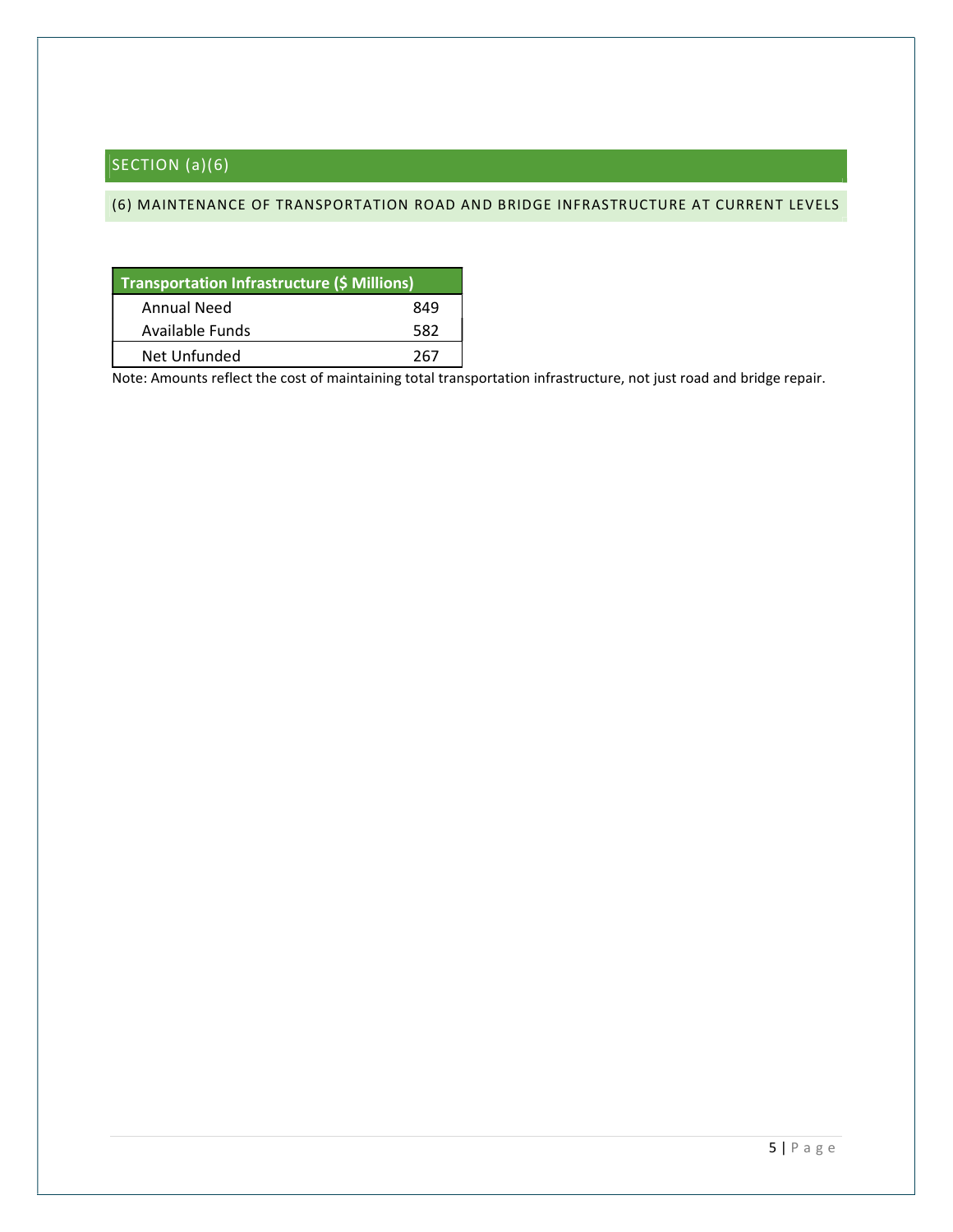# SECTION (a)(7)

(7) PROJECTED FUND LIABILITIES OF THE FUNDS IDENTIFIED IN NOTE III.B. OF THE "NOTES" SECTION OF THE MOST RECENT COMPREHENSIVE ANNUAL FINANCIAL REPORT (CAFR), INCLUDING WORKERS' COMPENSATION FUND, THE STATE LIABILITY INSURANCE FUND, THE MEDICAL INSURANCE FUNDS AND THE DENTAL INSURANCE FUND

|                                    |                        | <b>Risk</b>                           | <b>Workers</b> | <b>Medical</b>   | <b>Dental</b>    | <b>Life</b>      |
|------------------------------------|------------------------|---------------------------------------|----------------|------------------|------------------|------------------|
|                                    | <b>State Liability</b> | <b>Management -</b>                   | Compensation   | <b>Insurance</b> | <b>Insurance</b> | <b>Insurance</b> |
|                                    |                        | <b>Insurance Fund All other Funds</b> | <b>Fund</b>    | <b>Fund</b>      | <b>Fund</b>      | <b>Fund</b>      |
| FY 2017 Starting Balance           | (692, 792)             | (22, 870)                             | 1,145,452      | 6,384,380        | 1, 143, 153      | (42,809)         |
| Revenue                            | 3,034,001              | 3,827,227                             | 13,727,134     | 190,804,322      | 5,888,524        | 2,317,619        |
| Expenses                           | (4, 552, 080)          | (3, 726, 128)                         | (4, 796, 485)  | (177, 650, 289)  | (6,608,124)      | (2, 118, 806)    |
| Other*                             | 43,417                 |                                       | 194,645        | 130,912          | 3,704            | 794              |
| <b>Operating Income (loss)</b>     | (1,474,662)            | 101,099                               | 9,125,294      | 13,284,945       | (715, 896)       | 199,607          |
| <b>FY2018 Starting Balance</b>     | (2, 167, 454)          | 78,229                                | 10,270,746     | 19,669,325       | 427,257          | 156,798          |
| Revenue                            | 3,149,564              | 1,101,623                             | 8,017,875      | 197, 277, 562    | 6,772,914        | 2,648,913        |
| Expenses                           | (4, 243, 067)          | (1, 267, 567)                         | (15, 654, 102) | (184,298,459)    | (6,790,326)      | (2, 265, 544)    |
| Other*                             | 80,439                 |                                       | 400,681        | 445,169          | 3,587            | 6,448            |
| <b>Operating Income (loss)</b>     | (1,013,064)            | (165, 944)                            | (7, 235, 546)  | 13,424,272       | (13, 825)        | 389,817          |
| FY 2019 Starting Balance           | (3, 180, 518)          | (87, 715)                             | 3,035,200      | 33,093,597       | 413,432          | 546,615          |
| <b>Projected Revenue</b>           | 3,695,150              | 3,954,520                             | 6,387,164      | 198,694,062      | 7,051,529        | 2,730,008        |
| <b>Projected Expenses</b>          | (3,034,798)            | (3,954,520)                           | (10, 437, 796) | (190, 898, 144)  | (6,979,542)      | (2,902,233)      |
| Other*                             | 95,111                 |                                       | 326,843        |                  | 3,546            | 12,000           |
| <b>Projected Operating Income</b>  |                        |                                       |                |                  |                  |                  |
| (Loss)                             | 755,463                |                                       | (3, 723, 789)  | 7,795,918        | 75,533           | (160, 225)       |
| FY 2020 Projected Starting Balance | (2,425,055)            | (87, 715)                             | (688, 589)     | 40,889,515       | 488,965          | 386,390          |
| <b>Budgeted Revenue</b>            | 3,038,634              | 3,568,841                             | 8,226,917      | 200, 115, 038    | 7,223,518        | 2,815,241        |
| <b>Budgeted Expenses</b>           | (3,049,972)            | (3,568,841)                           | (10, 594, 363) | (199, 451, 767)  | (7,301,139)      | (2,639,546)      |
| Other*                             | 87,775                 |                                       | 400,000        |                  | 3,546            | 12,000           |
| <b>Budgeted Operating Income</b>   |                        |                                       |                |                  |                  |                  |
| (Loss)                             | 76,437                 |                                       | (1,967,446)    | 663,271          | (74, 075)        | 187,695          |
| FY 2020 Budgeted Ending Balance    | (2,348,618)            | (87, 715)                             | (2,656,035)    | 41,552,786       | 414,890          | 574,085          |

\* Other includes the Non-Operating Revenues, including Gain/Loss on the disposal of Capital Assets, and Other Revenue, Expenses Gains, Losses and Transfers, including Insurance Recoveries, Capital Contributions, and other transfers in/out. See notes on page 8.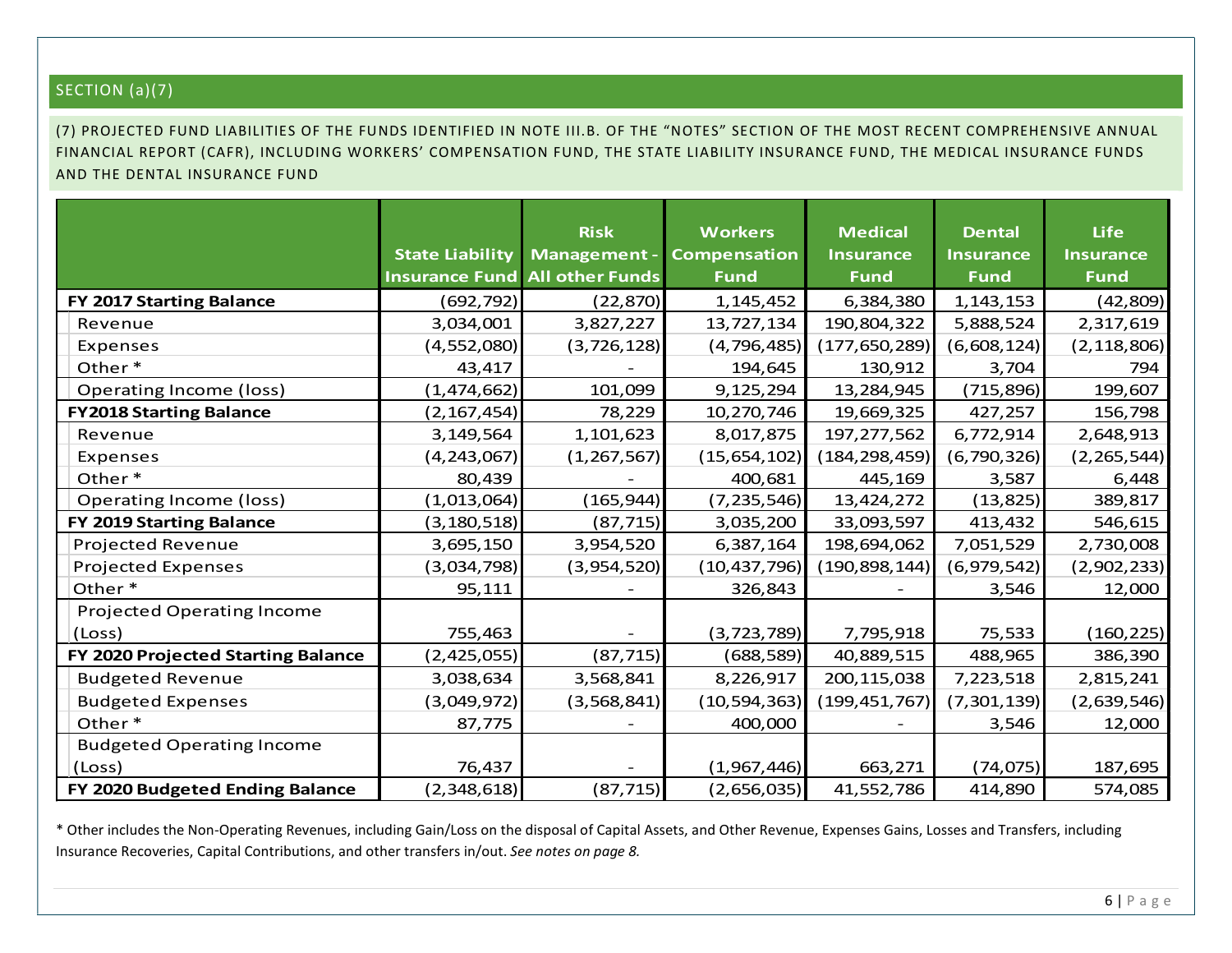# SECTION (a)(8)

# (8) A SUMMARY OF OTHER NONMAJOR ENTERPRISE FUNDS AND INTERNAL SERVICE FUNDS WHERE DEFICITS EXIST IN EXCESS OF \$1,500,000 INCLUDING: VERMONT LIFE MAGAZINE; THE COPY CENTER FUND; THE POSTAGE FUND; THE FACILITIES OPERATIONS FUND, AND THE PROPERTY MANAGEMENT FUND

| SECTION (a)(8)                                                                                                             |                     |                   |                 |                       |                        |                    |                |                   |                   |
|----------------------------------------------------------------------------------------------------------------------------|---------------------|-------------------|-----------------|-----------------------|------------------------|--------------------|----------------|-------------------|-------------------|
|                                                                                                                            |                     |                   |                 |                       |                        |                    |                |                   |                   |
| (8) A SUMMARY OF OTHER NONMAJOR ENTERPRISE FUNDS AND INTERNAL SERVICE FUNDS WHERE DEFICITS EXIST IN EXCESS OF \$1,500,000  |                     |                   |                 |                       |                        |                    |                |                   |                   |
| INCLUDING: VERMONT LIFE MAGAZINE; THE COPY CENTER FUND; THE POSTAGE FUND; THE FACILITIES OPERATIONS FUND, AND THE PROPERTY |                     |                   |                 |                       |                        |                    |                |                   |                   |
| <b>MANAGEMENT FUND</b>                                                                                                     |                     |                   |                 |                       |                        |                    |                |                   |                   |
|                                                                                                                            |                     |                   |                 |                       | <b>Communication</b>   |                    |                |                   |                   |
|                                                                                                                            |                     | <b>Vermont</b>    | Federal         |                       | & Information          |                    |                | <b>Facilities</b> | <b>Property</b>   |
|                                                                                                                            | <b>Liquor</b>       | Lottery           | <b>Surplus</b>  | Human                 | <b>Technology Fund</b> | <b>Copy Center</b> | <b>Postage</b> | <b>Operations</b> | <b>Management</b> |
|                                                                                                                            | <b>Control Fund</b> | <b>Commission</b> | <b>Property</b> | <b>Resources Fund</b> | (1)                    | <b>Fund</b>        | <b>Fund</b>    | <b>Fund (3)</b>   | Fund (4)          |
| <b>FY2017 Starting Balance</b>                                                                                             | (3, 116, 717)       | (2,665,699)       | (111, 663)      | 56,378                | (2,842,025)            | (1,456,841)        | (2,637,750)    | (1, 209, 300)     | (24, 226, 542)    |
| Revenue                                                                                                                    | 63,210,431          | 122,375,359       | 403,228         | 4,611,602             | 32,392,051             | 2,608,829          | 2,779,208      | 29,659,723        | 20,779,518        |
| Expenses                                                                                                                   | (60, 916, 611)      | (96, 913, 584)    | (418,097)       | (4,452,090)           | (33, 839, 599)         | (2, 412, 283)      | (3, 120, 028)  | (29, 774, 268)    | (21, 108, 928)    |
| Other*                                                                                                                     | (1,001,593)         | (25, 545, 234)    |                 |                       | 31,780                 | (933)              |                | 15,979            | (339, 748)        |
| Operating Income (loss)                                                                                                    | 1,292,227           | (83, 459)         | (14, 869)       | 159,512               | (1, 415, 768)          | 195,613            | (340, 820)     | (98, 566)         | (669, 158)        |
| <b>FY2018 Starting Balance</b>                                                                                             | (1,824,490)         | (2,749,158)       | (126,532)       | 215,890               | (4, 257, 793)          | (1,261,228)        | (2,978,570)    | (1, 307, 866)     | (24, 895, 700)    |
| Revenue                                                                                                                    | 65,843,224          | 132,424,624       | 710,298         | 4,923,530             | 32,476,226             | 2,573,740          | 2,687,852      | 29,893,661        | 22,109,589        |
| Expenses                                                                                                                   | (64, 163, 895)      | (105, 521, 857)   | (733, 157)      | (5,321,821)           | (34, 976, 582)         | (2,637,338)        | (2,960,051)    | (29, 734, 345)    | (21, 389, 879)    |
| Other*                                                                                                                     | (1,049,030)         | (27, 162, 825)    |                 |                       |                        |                    |                | (40, 342)         | (12, 961)         |
| Operating Income (loss)                                                                                                    | 630,299             | (260, 058)        | (22, 859)       | (398, 291)            | (2,500,356)            | (63, 598)          | (272, 199)     | 118,974           | 706,749           |
| FY 2019 Starting Balance                                                                                                   | (1, 194, 191)       | (3,009,216)       | (149, 391)      | (182, 401)            | (6, 758, 149)          | (1,324,826)        | (3, 250, 769)  | (1, 188, 892)     | (24, 188, 951)    |
| Projected Revenue                                                                                                          | 68,476,953          | 125,540,000       | 1,381,881       | 5,374,899             | 64,476,640             | 2,452,649          | 2,645,495      | 29,988,009        | 20,428,180        |
| Projected Expenses                                                                                                         | (68, 914, 056)      | (100, 903, 405)   | (1,363,458)     | (5, 314, 899)         | (64, 476, 640)         | (2, 312, 723)      | (2,529,983)    | (29, 729, 331)    | (21, 380, 876)    |
| Other*                                                                                                                     | (1,755,000)         | (24, 636, 595)    |                 |                       |                        |                    |                | (40, 342)         | 870,825           |
| Projected Operating Income (Loss)                                                                                          | (2, 192, 103)       |                   | 18,423          | 60,000                |                        | 139,926            | 115,512        | 218,336           | (81, 871)         |
| FY 2020 Projected Starting Balance                                                                                         | (3,386,294)         | (3,009,216)       | (130, 968)      | (122, 401)            | (6, 758, 149)          | (1, 184, 900)      | (3, 135, 257)  | (970, 556)        | (24, 270, 822)    |
| <b>Budgeted Revenue</b>                                                                                                    | 70,531,262          | 129,300,000       | 1,271,331       | 6,202,634             | 72,473,821             | 2,501,702          | 2,698,405      | 30,601,226        | 20,451,080        |
| <b>Budgeted Expenses</b>                                                                                                   | (67, 610, 272)      | (104, 392, 374)   | (1, 254, 381)   | (6, 142, 634)         | (71, 473, 821)         | (2,358,977)        | (2, 593, 233)  | (30,601,226)      | (21, 380, 876)    |
| Other*                                                                                                                     | (1,780,000)         | (24,907,626)      |                 |                       |                        |                    |                | (36, 320)         | 871,350           |
| <b>Budgeted Operating Income (Loss)</b>                                                                                    | 1,140,990           |                   | 16,950          | 60,000                | 1,000,000              | 142,725            | 105,172        | (36, 320)         | (58, 446)         |
| FY 2020 Budgeted Ending Balance                                                                                            | (2, 245, 304)       | (3,009,216)       | (114, 018)      | (62, 401)             | (5,758,149)            | (1,042,175)        | (3,030,085)    | (1,006,876)       | (24, 329, 268)    |